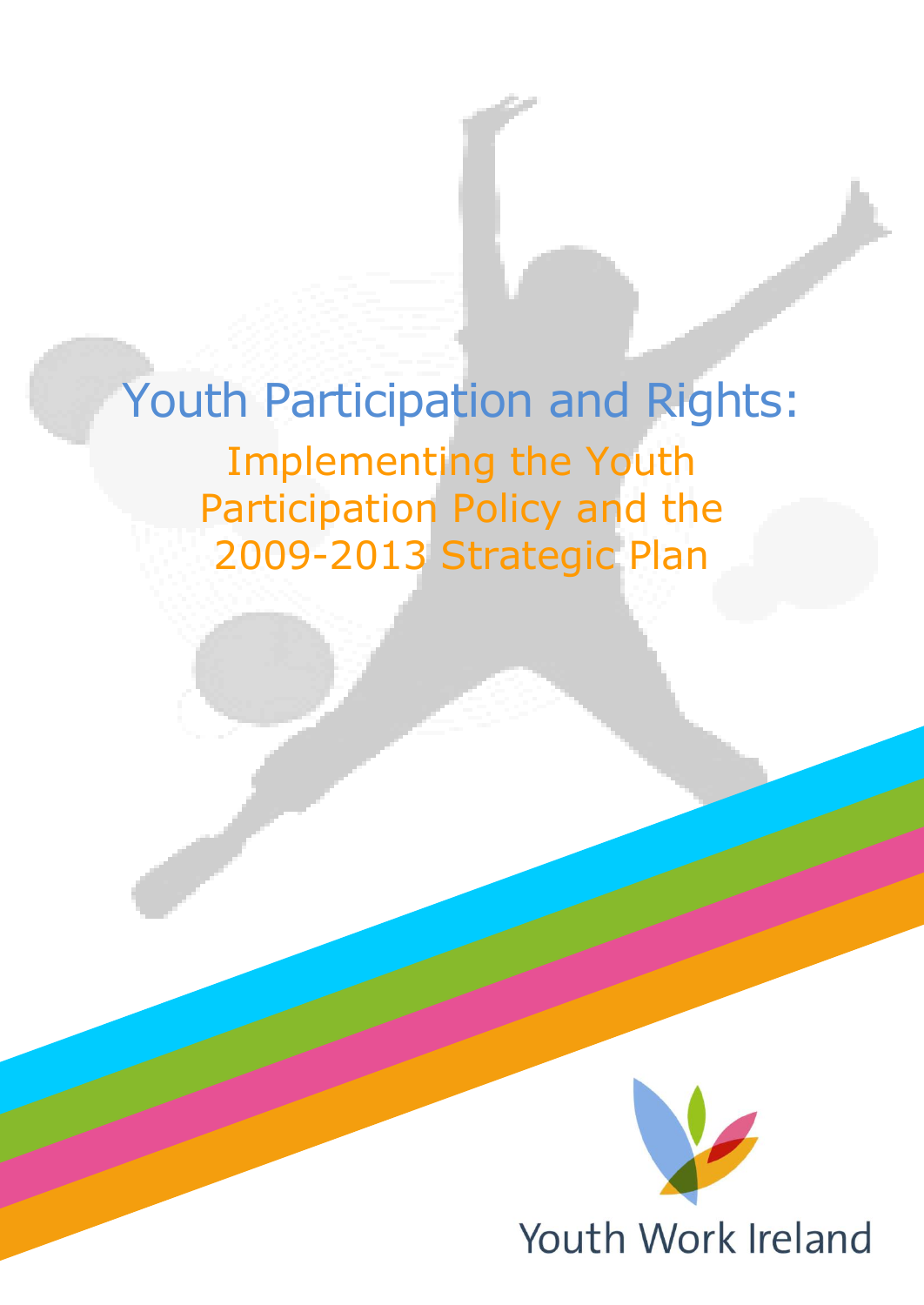## Youth Participation and Rights:

### Implementing the Youth Participation Policy and the 2009-2013 Strategic Plan

by Youth Work Ireland Drafted & Edited by Matthew Seebach September 2010

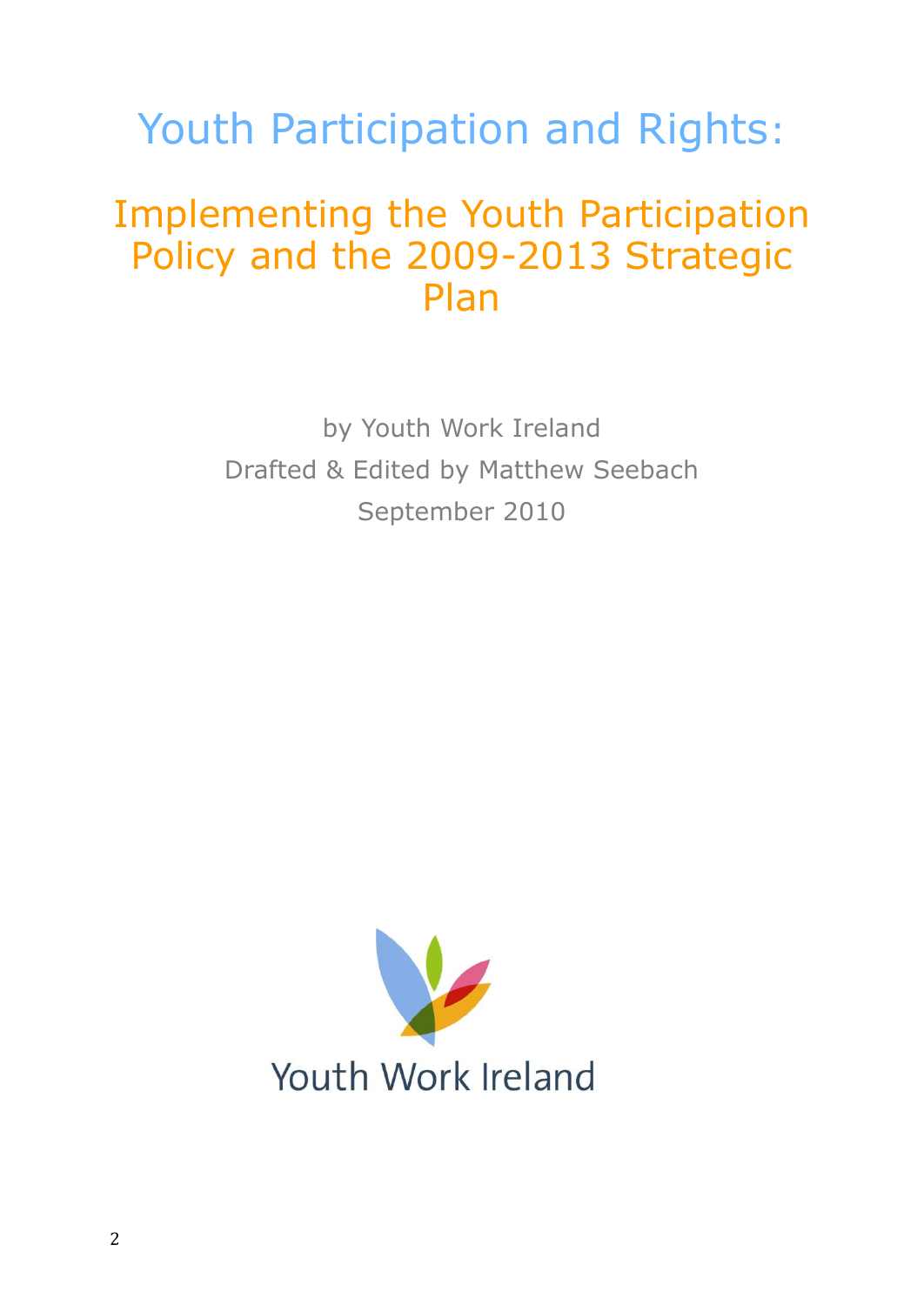## **Youth Work Ireland**

Youth Work Ireland is a federation of local youth services throughout the country who work in the interest of young people through the provision of a range of services and who share a common ethos and approach.

### **Our Vision**

Youth Work Ireland has a clear and unambiguous view of the kind of society we want to contribute to developing.

Our vision states this clearly as:

*'A more equal and sustainable world where all young people are valued and involved.'*

### **Our Mission**

Our mission is: *'to contribute to changing society for the benefit of young people.'*

We will achieve this by deploying the resources of the Federation, both nationally and at a regional level through the engagement of Boards, staff and countless volunteers in order to:

- Promote quality youth work
- Build our capacity
- Work to realise the rights of young people
- Influence decision making and policy

### **Our Beliefs**

We have a positive view of young people, their dignity and worth

All young people have rights and should be supported to realise these

Young People have the potential to effect change

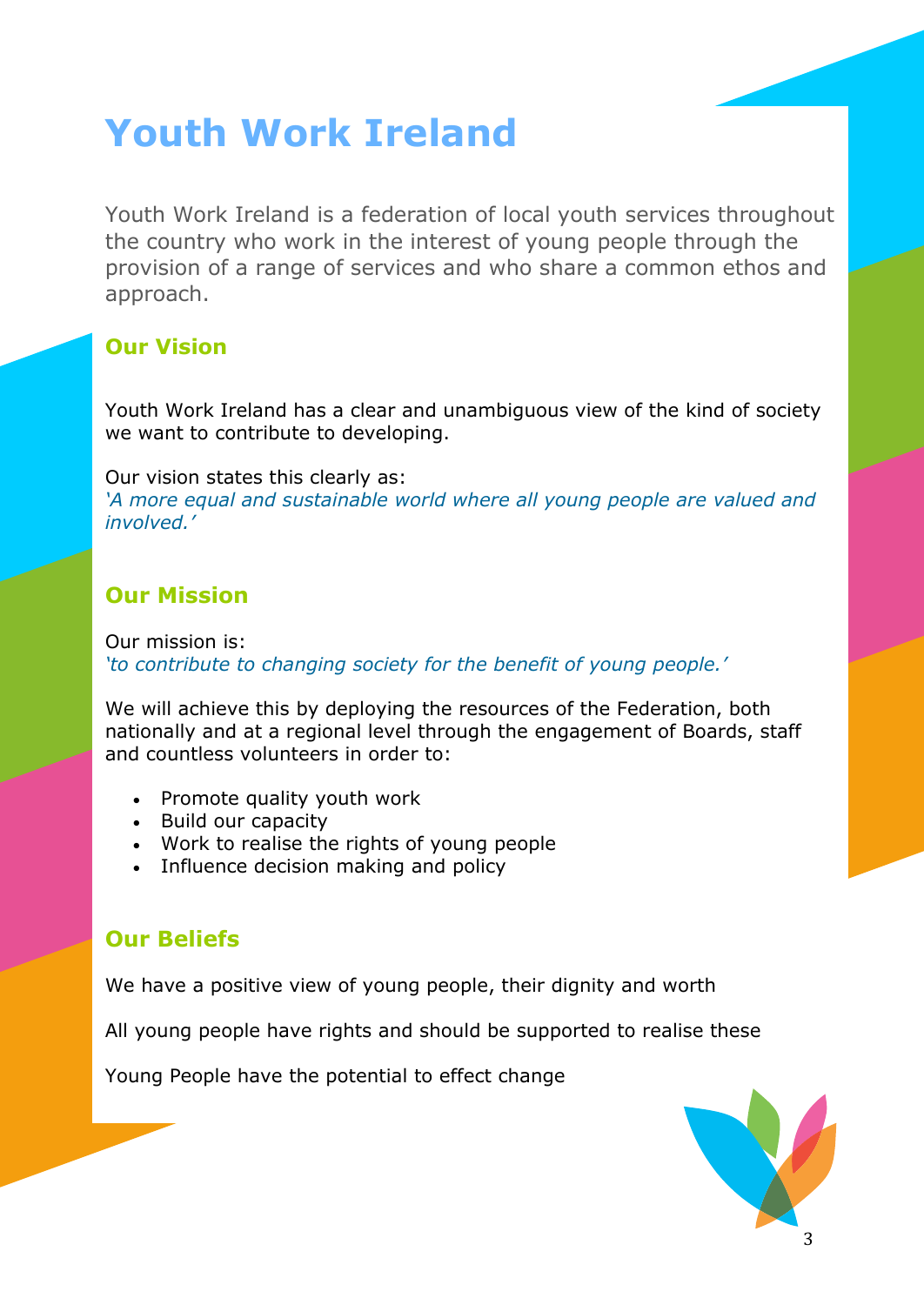## **Framework of Actions for Youth Participation and Rights:**

Implementing the Youth Participation Policy and the 2009-2013 Strategic Plan

This document sets out a framework of actions, intentionally developed over the past year that will bring about the realisation of our vision, mission, beliefs and objectives in relation to the rights and participation of young people in Youth Work Ireland, in their communities, in the Irish Youth Work Sector and in Irish society.

These actions are informed by our Strategic Plan 2009-2013, by our work in partnership with young people, by practice within our 22 member services and practice concerns as identified through a peer-reviewed desk study published in *Youth Studies Ireland,* 4 (1) 2009.

The Youth Work Ireland Strategic Plan 2009 – 2013 sets out an ambitious agenda for realising young people's rights and participation in our organisation, in the Irish Youth Work Sector and in society as a whole. Most relevantly, the Strategic Plan sets out strategic objectives and a set of shared beliefs which determine the way that we work with and for young people. These beliefs also inform our objectives and the partnerships that we develop to progress our work.

### **Our Beliefs**

- We have a positive view of young people, their dignity and worth.
- All young people have rights and should be supported to realise these.
- **Young people have the potential to effect change.**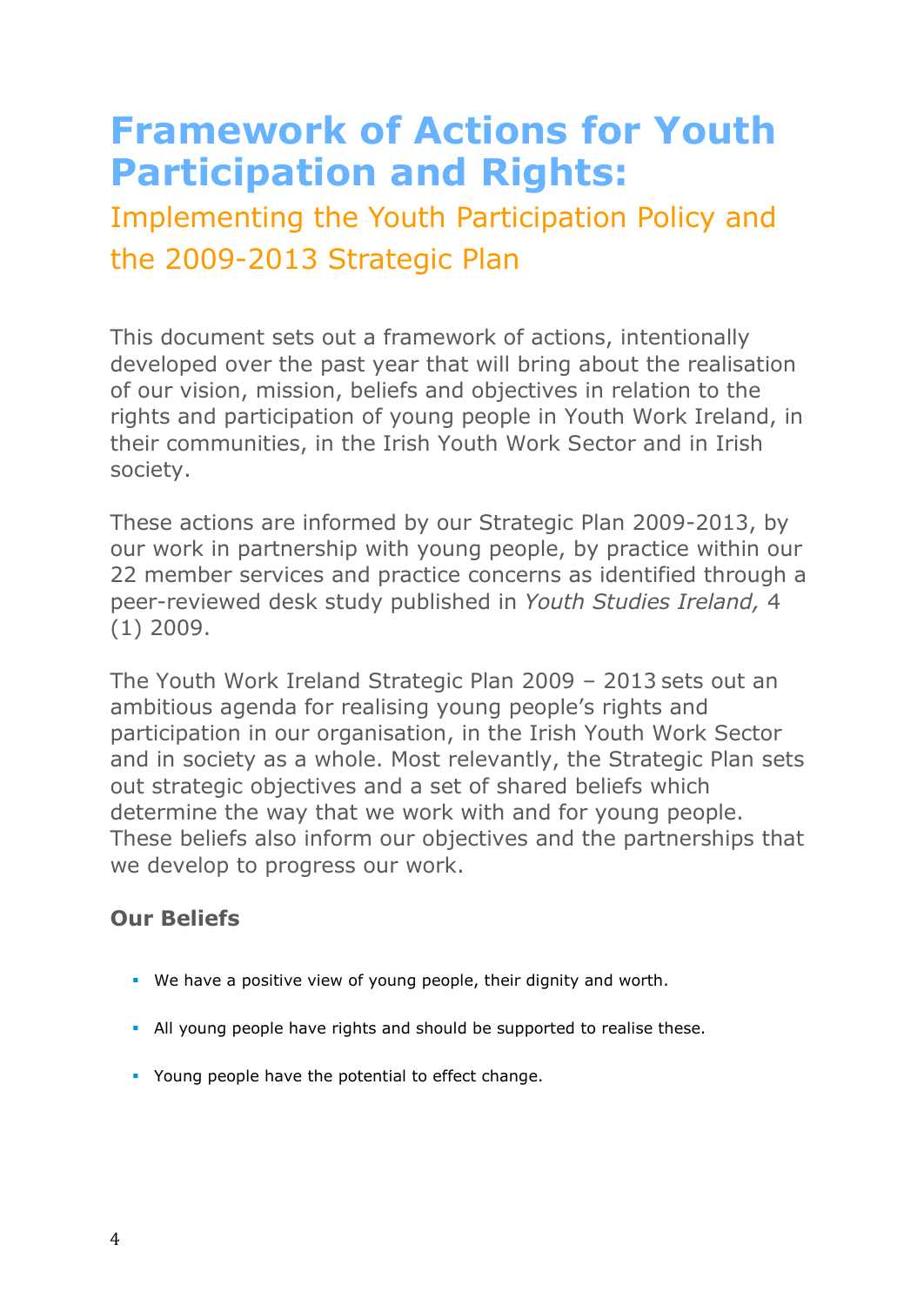### **Our Strategic Objectives**

In order to realise our Vision and Mission, four core strategic objectives will guide our work over the next 5 years. The actions under these objectives are largely oriented towards engaging the development of Youth Work Ireland, the Irish Youth Work Sector and Irish Society in an emancipatory movement. This movement is envisioned to encourage sector-wide support for young people's rights, support young people to have their voice heard, and advocate for tangible changes in the current policy framework. This paper is a focused discussion on this set of actions.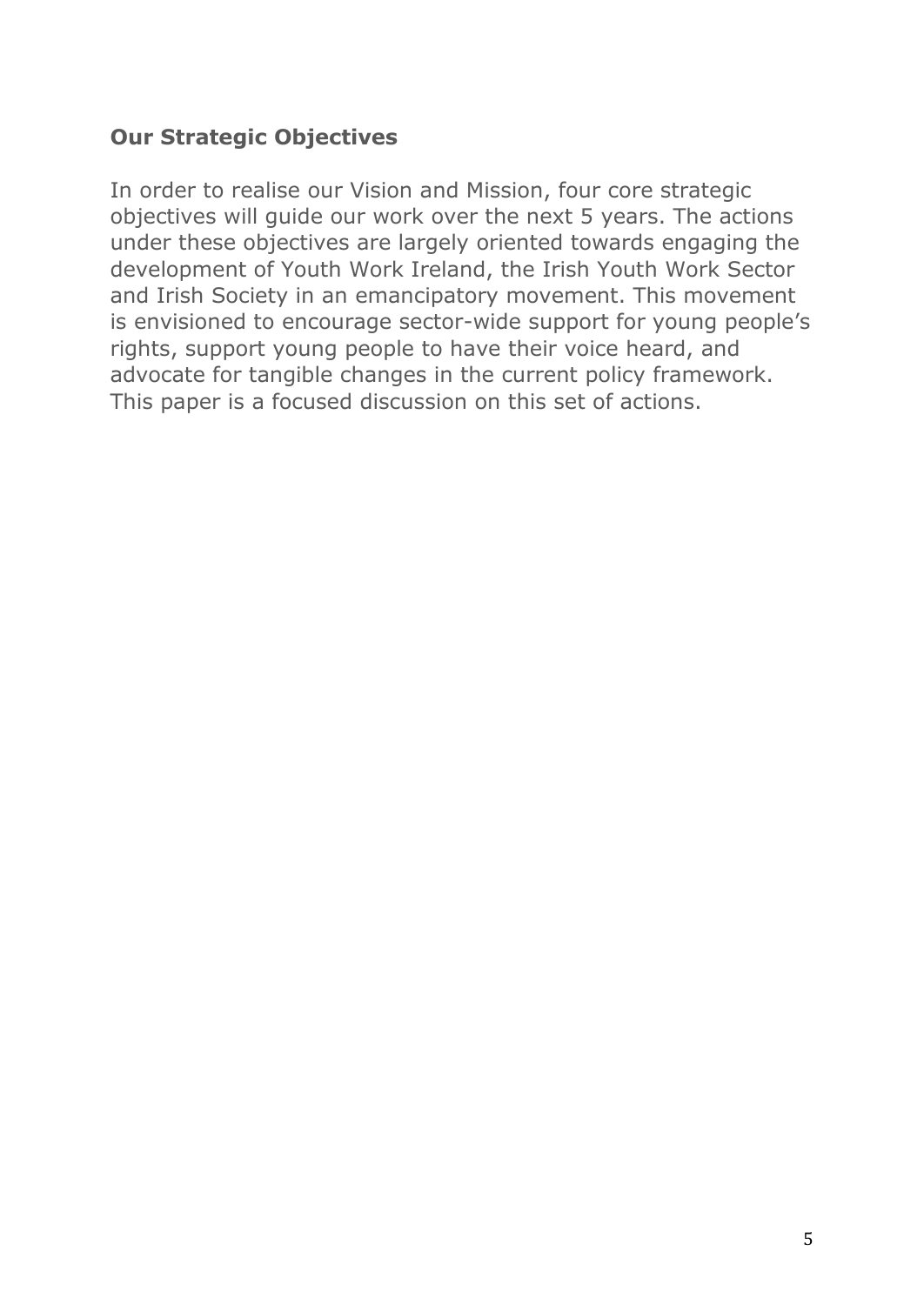# **Strategic Objective One:**

### We will work to promote quality youth work Practice as a developmental process with and for young people

Actions to progress this goal in a manner that is consistent with our beliefs will involve not only developing innovative evidencebased programmes and professional development, but also directly ensuring that programmes develop practice and organisational policies that support young people to become active in their communities and have their voice heard. Key to this is engaging with approaches consistent with our beliefs; including strengths based approaches to working with young people.

#### **Key Actions to achieve Strategic Objective One:**

- **Provide a programme of training to the Irish Youth Work Sector through the Irish** Youth Work Centre that introduces youth participation in a community context through an understanding of strengths based approaches. Not only will this programme develop practice in the sector and promote rights-based and strengths based approaches to Youth Work, it will also document and capture current practice to be shared within the sector and help to encourage consideration of within the youth work sector of what is common to all of us in our Youth Work.
- The provision of a series of Asset-Based Community Development (ABCD) workshops for Youth Work Ireland youth workers on a regional basis. These workshops will employ appreciative inquiry to identify and document effective practice which is currently taking place within Youth Work Ireland services to engage young people as active citizens in their communities. This practice will be underpinned by learning from ABCD practice internationally in order to support the continued development of Youth Work practice which supports young people to have their voice heard, to activate their rights and to become active participants in their communities. These workshops will be tied into an ongoing plan of professional development to ensure continual development and sharing of effective practice including supportive discussion and sharing of practice through a Virtual Community of Practice (VCOP).
- Redevelopment of the "Youth Work in Ireland" VCOP to support the sharing and development of practice which supports young people to have their voice heard, to activate their rights and to become active participants in their communities. The "Youth Work in Ireland" VCOP will continue to focus on supporting the learning and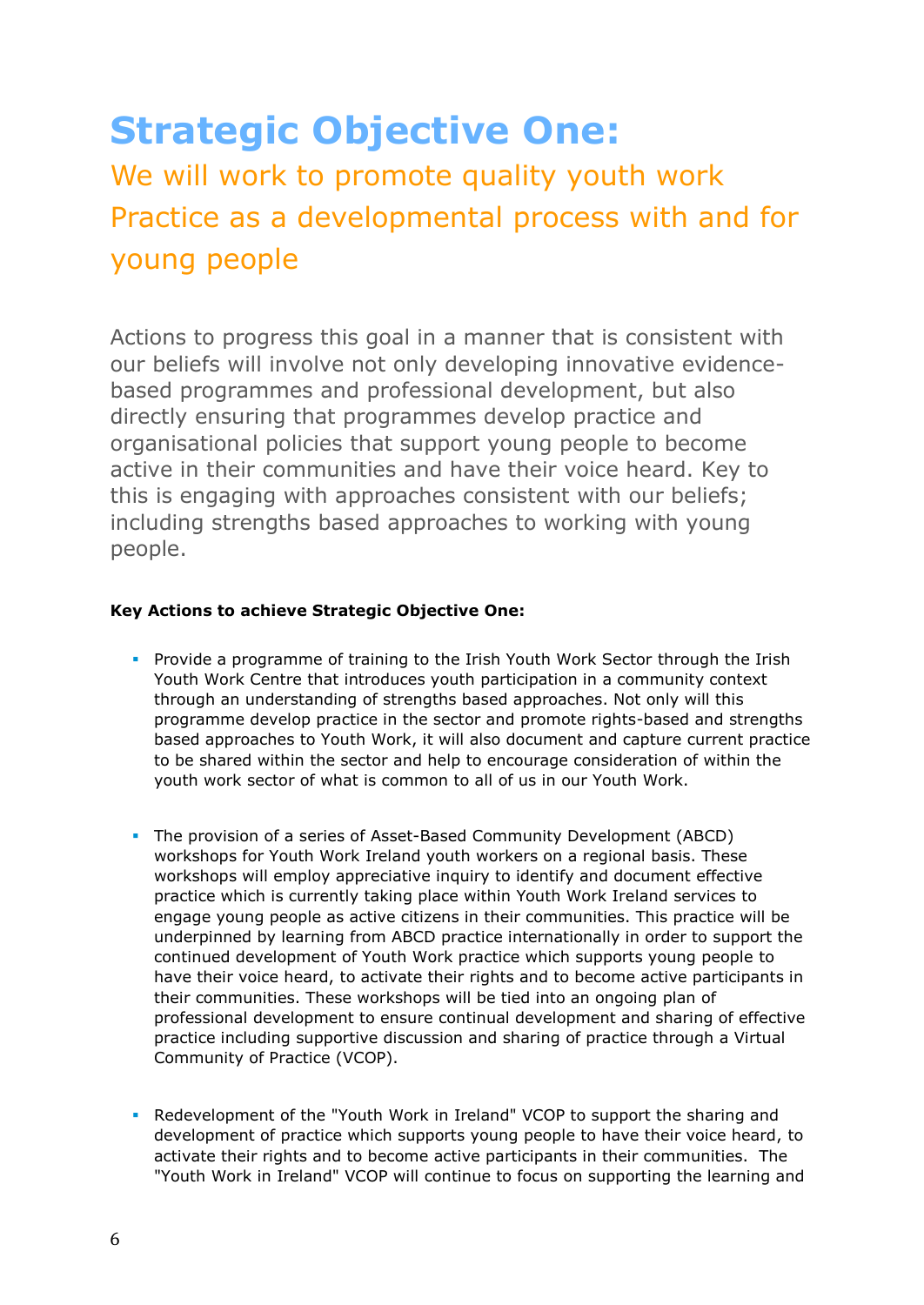development of practitioners from across the Youth Work sector. Redevelopment will include tying content and discussion on the VCOP into discussions and learning which takes place in the training programme in the Irish Youth Work Centre. This will involve supporting the continued networking of training participants through the forum, re-purposing documentation of practice gathered in workshops and trainings as detailed above as well as video footage of these events re-developed into Webinar material.

 Implement and document a pilot scheme to put in practice an asset-based approach through a youth-led matching fund programme for young people's community projects. The long-term plan for this project is to evaluate and if successful manualise and provide training and support for other Youth Work Services interested in this approach. Initial funding is in place, a core-group of young people has been recruited and planning workshops are now scheduled for this initiative.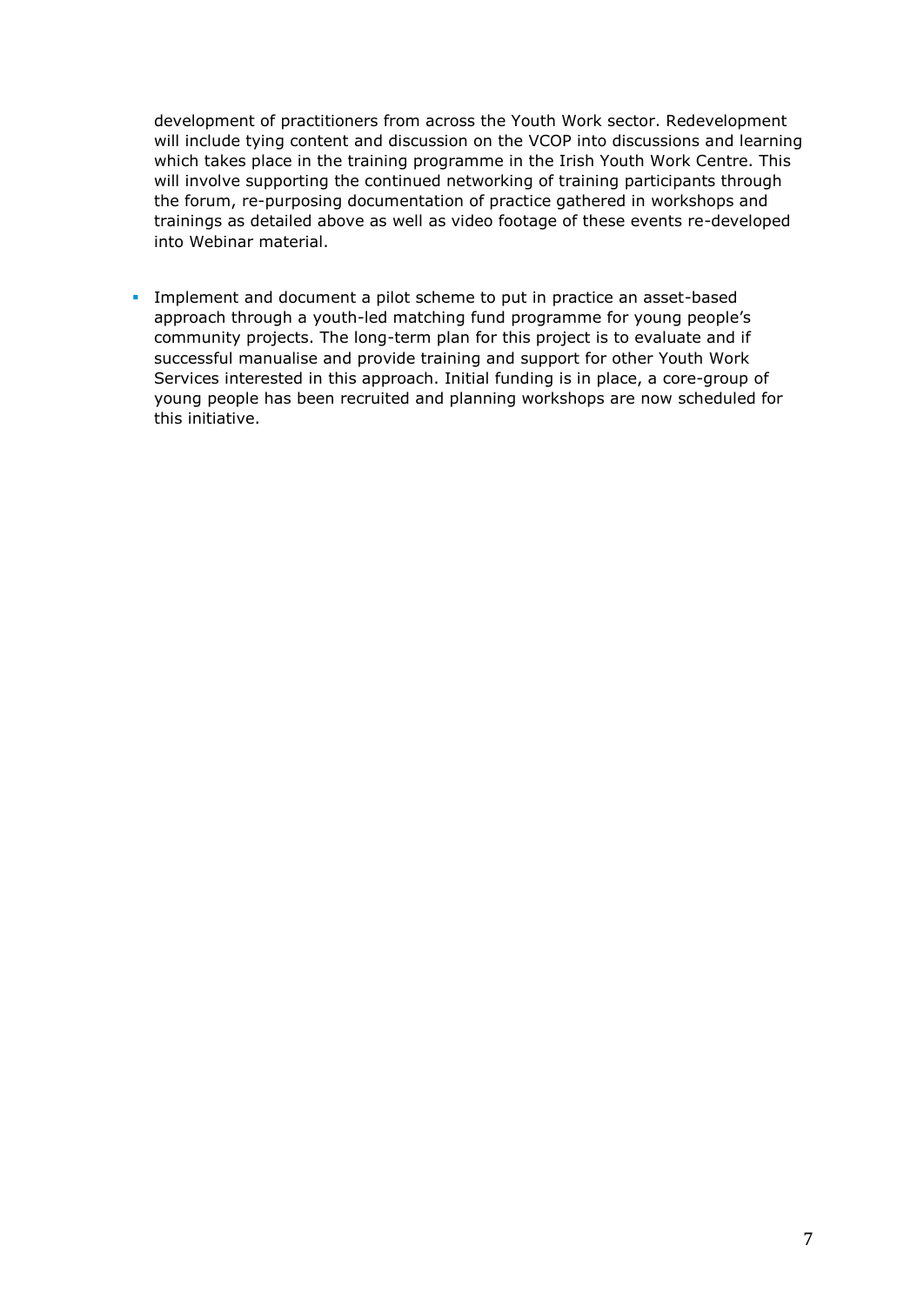## **Strategic Objective Two:** We will work to create a climate where the right of young people to participate equally in decisions affecting them is realised

This objective specifically prioritises and focuses on advocacy work which will realise a change in perceptions of young people and in opportunities to exercise their rights, particularly their right to be heard. In the process of developing our Strategic Plan, consultations and focus groups identified a concern that currently policy, Youth Work practice and the position of young people in society is influenced negatively by a deficit view of young people. Such a view is opposed to the beliefs of Youth Work Ireland and the view of young people put forward in the National Youth Work Development Plan (DES, 2003). This view, along with a historic lack of regard for the rights and best interests of young people limits the scope and opportunities for young people to participate equally in decisions affecting them.

Work to address this strategic objective will involve advocacy efforts which take place in partnership with young people to alter the frame of reference within which young people are viewed and in which decision-making which affects young people takes place.

#### **Key Actions to achieve Strategic Objective Two:**

- Support the ongoing development and also initiate the dissemination of the `Voices of Youth' programme which provides a platform for young people to actively engage with the media and concerns of youth voice and perceptions of young people in Irish society. Dissemination will be through documentation and manualisation of the programme and provision of training to Youth Workers in the sector.
- Through a Youth-led, partnership with `Voices of Youth,' seek funding to support the research, analysis and dissemination of a `Strategic Frame Analysis' in order to identify the dominant beliefs and understandings about young people in Ireland. The results of the analysis will serve to identify potential reframing messages that will inform advocacy efforts by young people and by the sector.
- Documentation and development of practice that engages young people as selfadvocates in their communities and in society. This will take place through a youth-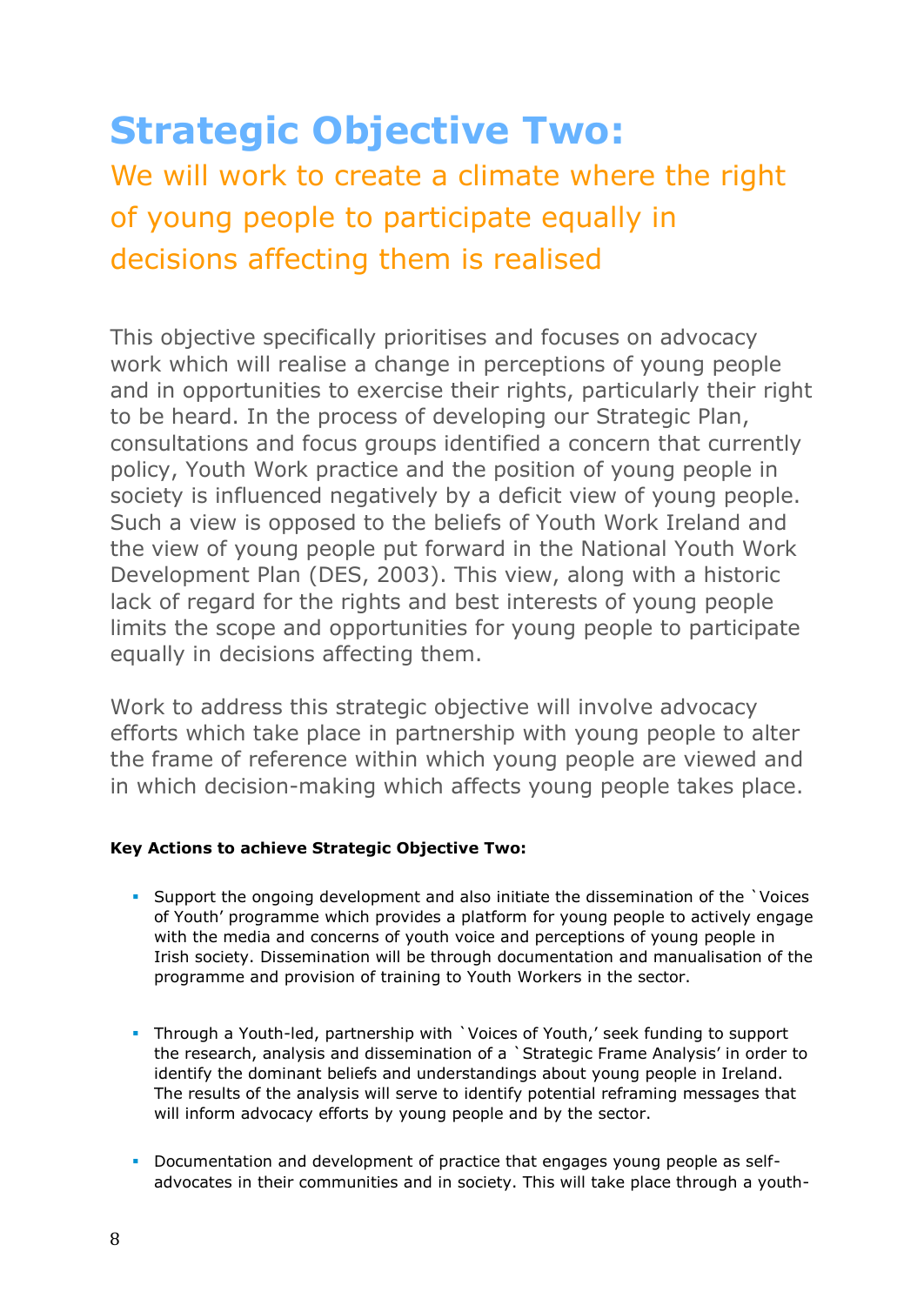led international workshop in which young people present, share and document barriers and opportunities for young people to positively engage in their communities and to have their voices heard.

**IDENTIFY** dentify gaps and failures to involve young people in policy and legislative development and work to directly involve young people in these. This builds on previous work in this year to develop a National Youth Poll around the effects of the Current Economic Crisis.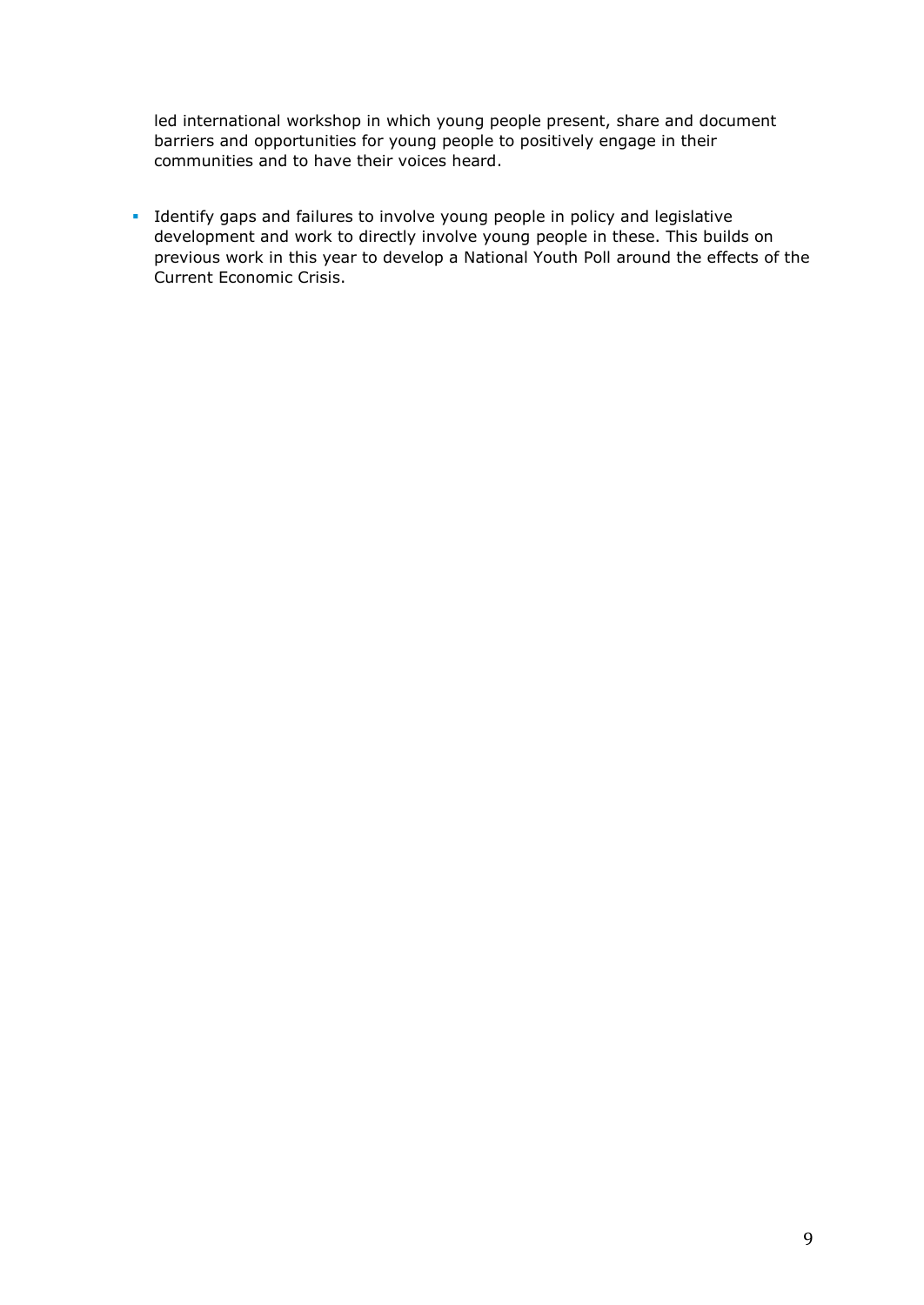## **Strategic Objective Three:**

### To create an environment for the benefit of young people through influencing legislation, policy and public opinion

Achieving this objective involves advocacy and engagement with the broader policy and service development agenda to ensure that these are informed by the voice of young people and best practices as they have been identified within Youth Work Ireland and in international research. Our beliefs are critical in informing this advocacy work and bring a consistent emphasis on the need for the youth sector, government and Irish society to respect and act to implement the rights of young people.

#### **Key Actions to Achieve Strategic Objective Three:**

 Developing a peer-reviewed, evidence-based paper which sets out Youth Work Ireland's beliefs and values in relation to current Youth and Community Work models. The discussion within this document will examine current trends in policy and theoretical approaches and make a case for the relevance of Youth Work Ireland's beliefs and practices in the emerging policy context. In particular, the discussion will interrogate deficit versus strength based approaches to working to young people and the importance of young people's citizenship and rights. The purpose of this discussion is to provide a evidence base for engagement with the policy process in the medium and long-term.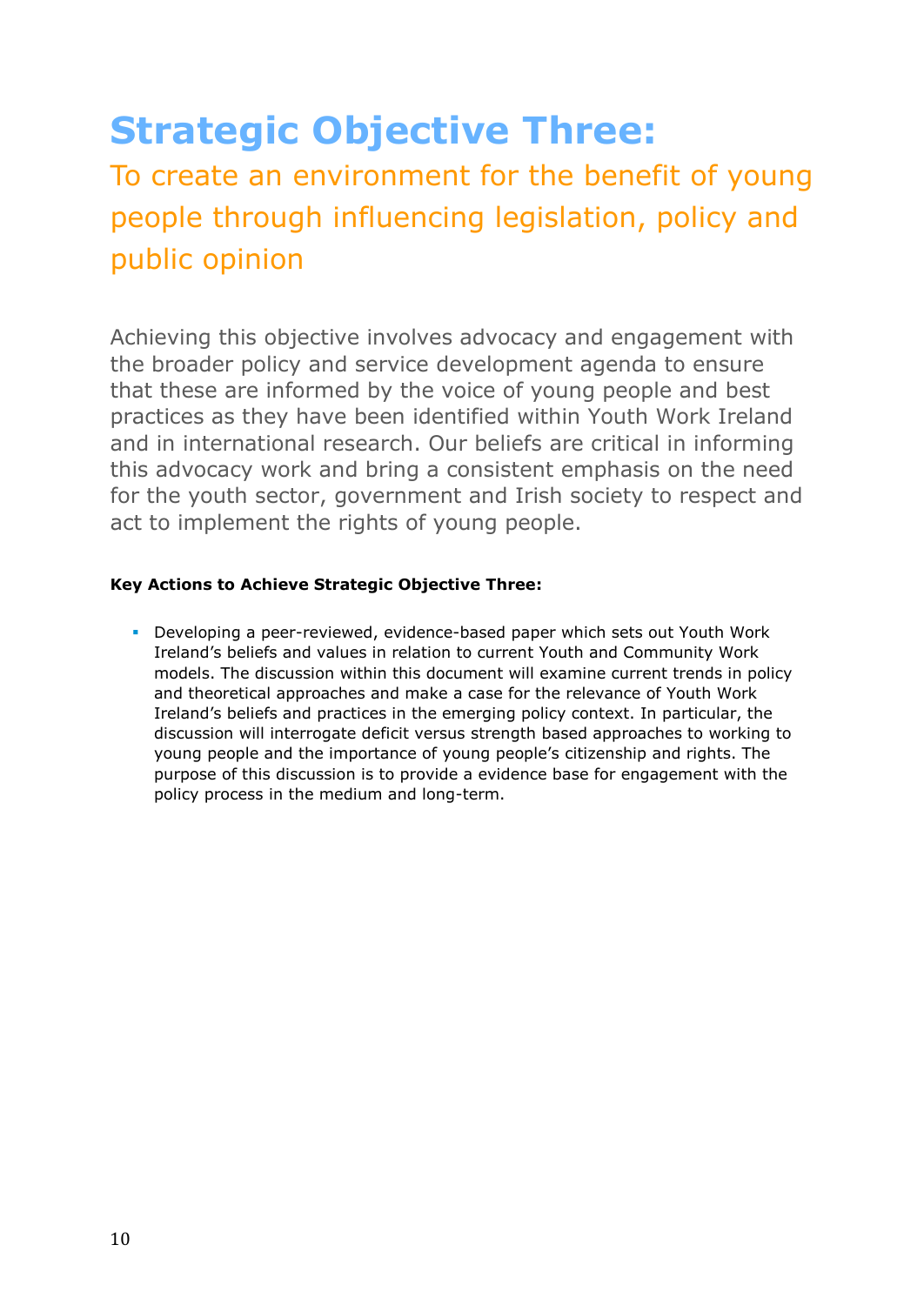## **Strategic Objective Four:**

### To strengthen and develop an effective, innovative and cohesive organisation that can achieve its mission

Our strategies for developing an organisation which can effectively support participatory processes include proven organisational change mechanisms such as Quality Standards, policy integration, leadership and strategic communication.

#### **Key Actions to Achieve Strategic Objective Four:**

- A new National Office Youth Participation Policy provides for the organisational change required to embrace and support the involvement of young people in the organisation, in their communities and in society. This policy articulates the principles and commitments of Youth Work Ireland in relation to youth participation and rights as they are identified within the current strategic plan and through a Survey of member services conducted in 2008. Several of the key actions that appear in this paper are mandated by the policy. Most saliently, this paper is itself part of the policy commitment. That is, the policy mandates the development of a clear framework of actions to enact Youth Work Ireland's beliefs and commitment. This paper serves to provide that very framework and is part of our efforts to communicate our commitment and provide leadership within Youth Work Ireland and within the Irish Youth Work Sector.
- A Participation Proofing Mechanism has been developed, piloted and is now being implementing to ensure that all of our in the National Office is measured and referenced against our commitment to youth participation and rights. This mechanism ensures policy integration as it is embedded in the central decisionmaking processes within the National Office and serves to challenge all staff to involve young people in a principled way in our decisions.
- A Youth Reference Panel is currently being developed to provide a structure that ensures that young people's voices are directly heard in the decision-making and policy development processes within Youth Work Ireland. This structure will seek to bring young people not only into a greater range of decision-making processes, but to map out and develop the ongoing changes that will need to take place in order to bring about increasing levels of young people's involvement that are required in the organisation. In this way, the panel will develop and enlarge its role on an ongoing basis.
- Quality Standards are an important tool in ensuring the ongoing improvement and harmonisation of practice, as well as higher levels of organisational efficiency and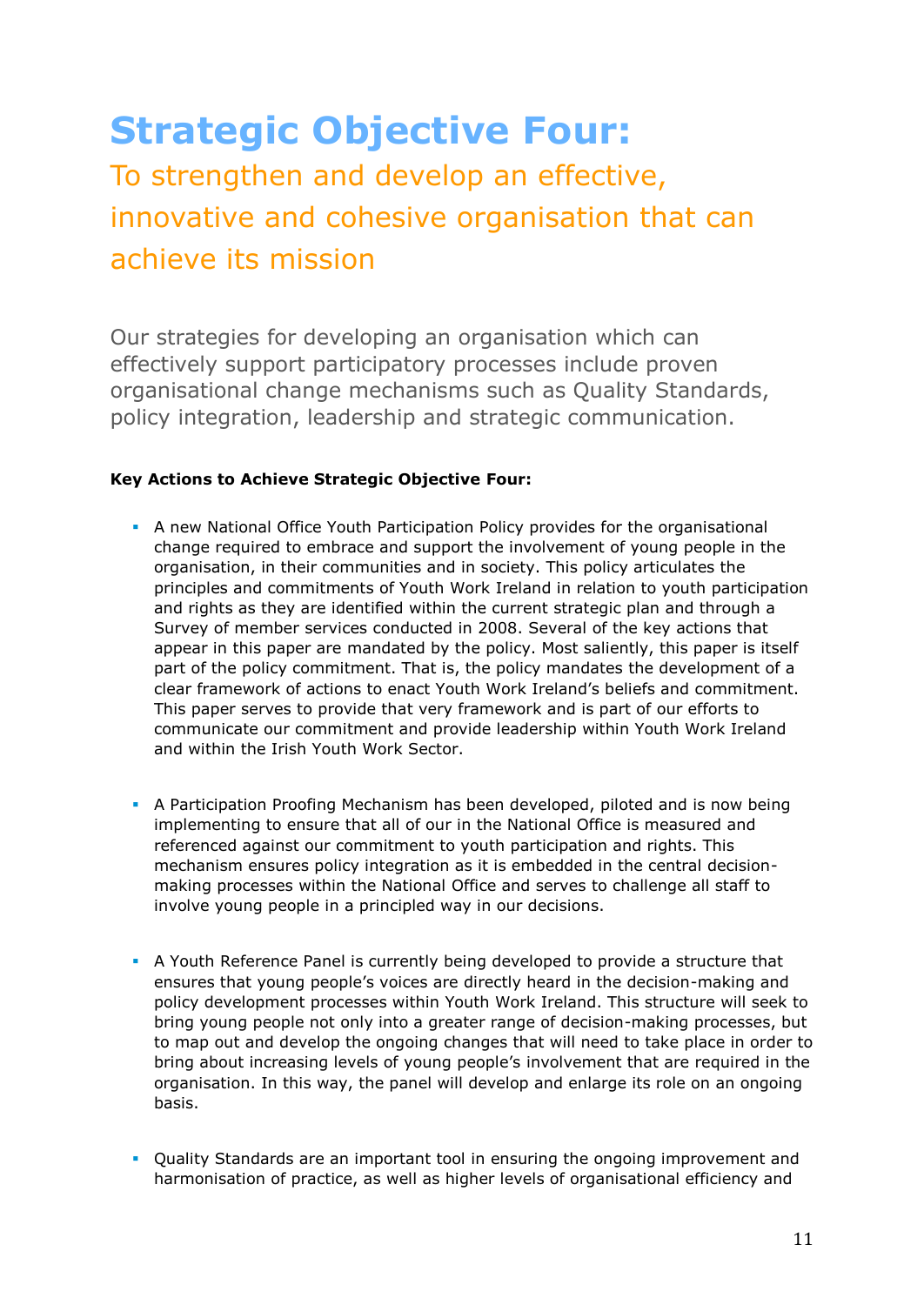impact. However, Quality Standards are also a means of creating change in organisational culture and ethos and as such must be informed by our core belief in youth participation and rights. The current re-development of the Youth Work Ireland Quality Standards Framework seeks to involve young people in a number of ways in order to insure that these beliefs, as well as the experience and perspective of young people is included. Firstly, it has been agreed that young people will be involved in the current process of revising the standard framework. Secondly, the new version of the standards will provide for young people to be involved in the Assessment Preparation Teams for the Assessment process. Thirdly, young people are to be involved in providing evidence during the assessment process. Lastly, a pathway to the involvement of young people in the assessment process as Assessors has been built into the current iteration of the QSF and the involvement of Young Assessors on the Assessment Team is envisioned as long-term outcome of the Assessment Process.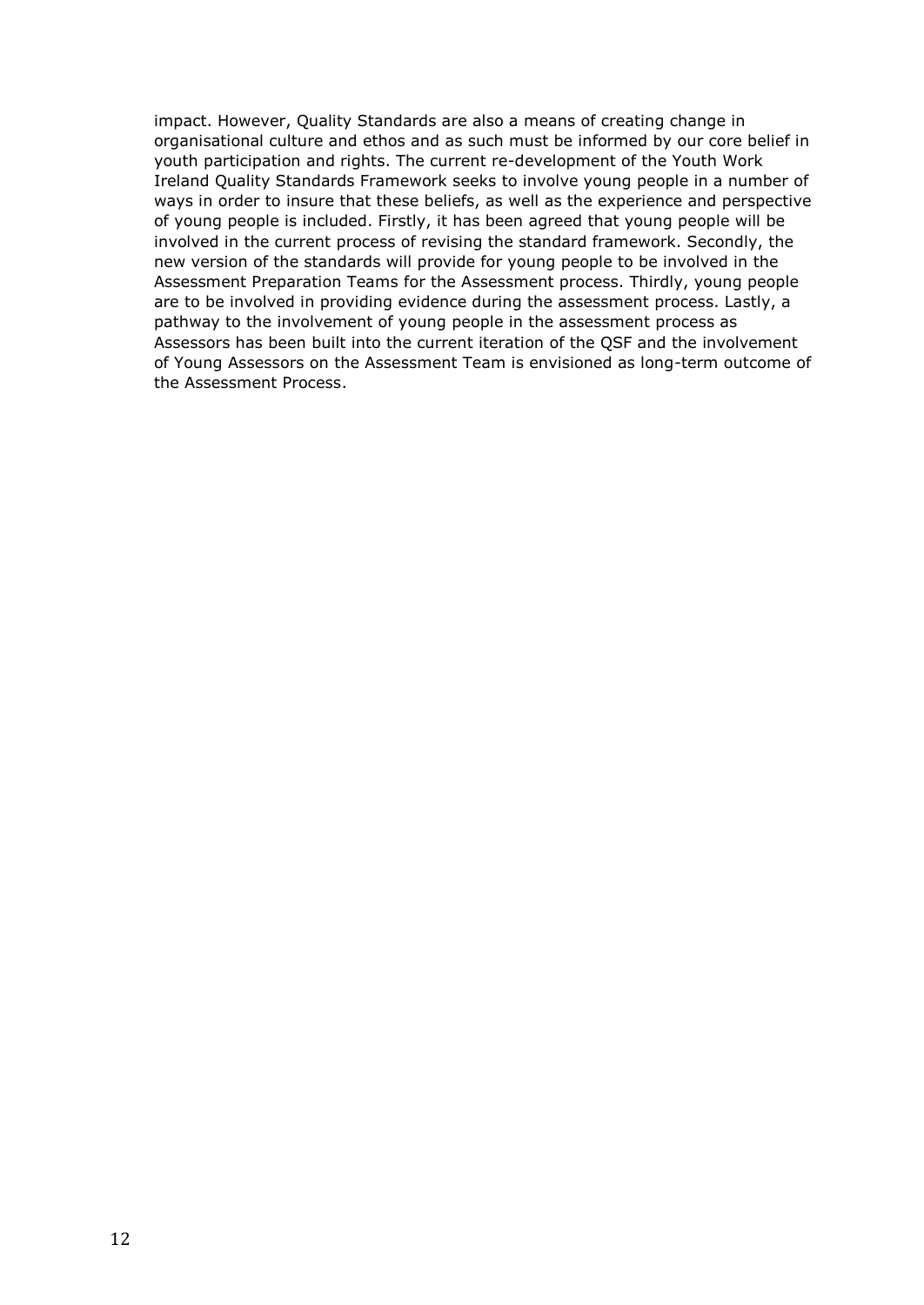## **Youth Work Ireland Members**

#### **CANAL COMMUNITIES REGIONAL YOUTH SERVICE**

23 Tyreconnell Road, Inchicore, Dublin 8. (t) 01-4738439 (f) 01-4738440 (e) info@ccrys.org (w) www.ccrys.org

#### **CARLOW REGIONAL YOUTH SERVICE**

Montgomery House, Athy Road, Carlow. (t) 059-9130476  $( f) 059 - 9140903$ (e) carlowys@iol.ie (w) www.carlowys.ie

#### **CDYS YOUTH WORK IRELAND**

Mallow Community Youth Centre, New Road, Mallow, Co. Cork. (t) 022-53526 (f) 022-53456 (e) admincdys@eircom.net (w) www.cdys.ie

#### **CLARE YOUTH SERVICE**

Carmody Street, Ennis, Co. Clare. (t) 065-6845350  $( f) 065 - 6829416$ (e) info@clareyouthservice.org (w) www.clareyouthservice.org

#### **DONEGAL YOUTH SERVICE**

16-18 Port Road, Letterkenny, Co. Donegal. (t) 074-9129630 (f) 074-9127612 (e) dys@eircom.net / yicletterkenny@eircom.net (w) www.donegalyouthservice.ie

#### **FDYS YOUTH WORK IRELAND**

Francis Street, Wexford. (t) 053-9123262 (f) 053-9123880 (e) fdys@iol.ie (w) www.youthworkieland.ie/wexford

#### **KERRY DIOCESAN YOUTH SERVICE**

Fairhill, Killarney, Co. Kerry.  $(t)$  064-6631748 (f) 064-6636770 (e) killarney@kdys.ie (w) www.kdys.ie

#### **KILDARE YOUTH SERVICES**

Canal Stores, Basin Street, Naas, Co. Kildare. (t) 045-897893 (f) 045-897966 (e) reception@kys.ie (w) www.kys.ie

#### **LIMERICK YOUTH SERVICE**

5 Lower Glentworth Street, Limerick.  $(t)$  061-412444 (f) 061-412795 (e) lys@limerickyouthservice.com (w) limerickyouthservice.com

#### **MEATH YOUTH FEDERATION**

14 Ludlow Street, Navan, Co. Meath.

- (t) 046-9022707
- (f) 046-9075239
- (e) myfed@eircom.net
- (w) www.community.meath.ie

#### **MIDLANDS REGIONAL YOUTH SERVICE**

13 Church Street, Athlone, Co. Westmeath. (t) 090-6477075 (f) 090-6477076 (e) midyouth@eircom.net (w) www.mrys.org

#### **NORTH CONNAUGHT YOUTH SERVICE**

Rockwood Parade, Sligo (t) 071-9145578 (f) 071-9145578 (e) youthservice@eircom.net (w) www.ncycs.ie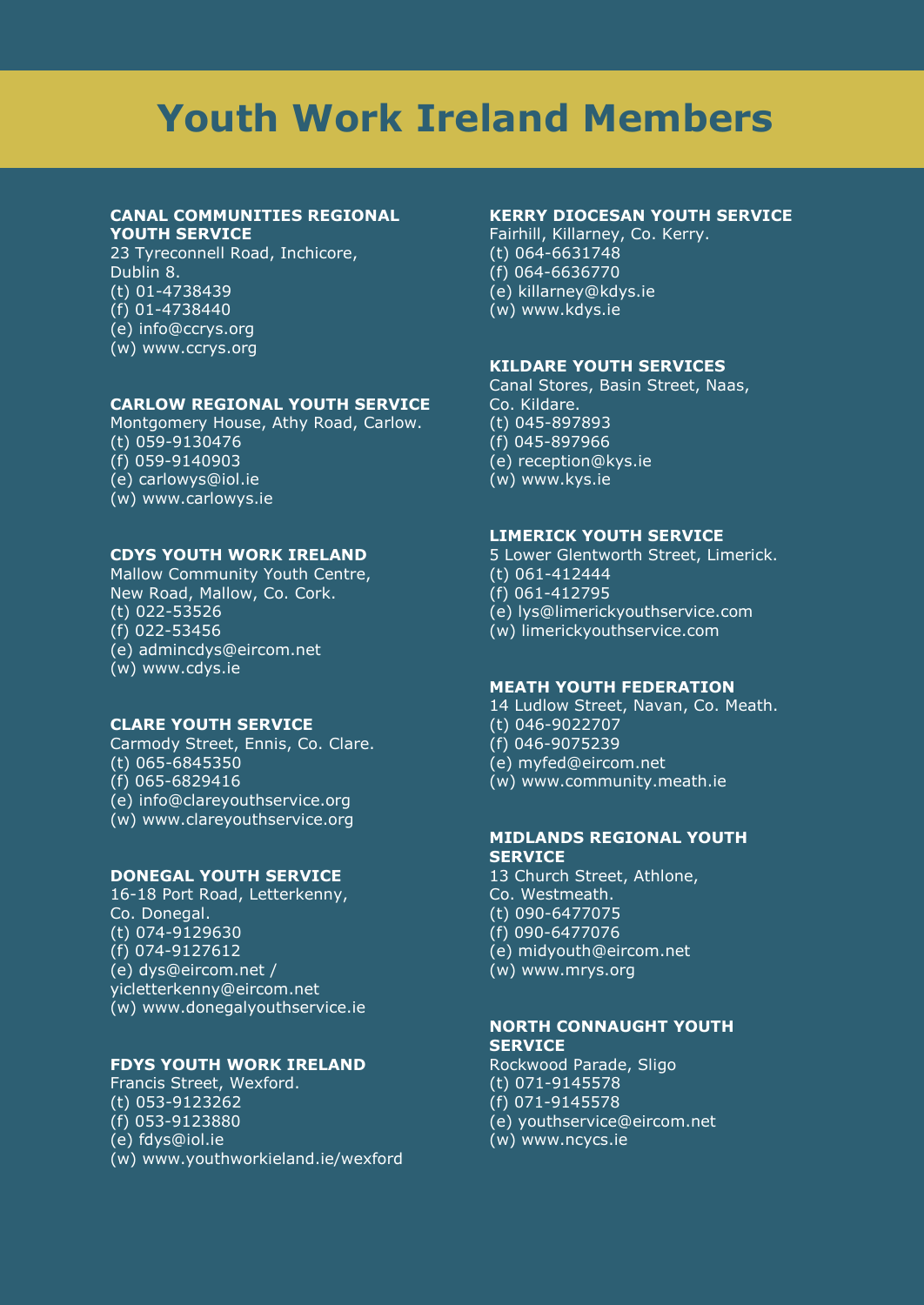#### **OSSORY YOUTH**

Desert Hall, New Street, Kilkenny. (t) 056-7761200 (f) 056-7752358

- (e) admin@ossoryyouth.com
- (w) www.ossoryyouth.com

#### **TIPPERARY REGIONAL YOUTH SERVICE**

Croke Street, Thurles, Co. Tipperary. (t) 0504-23426 (f) 0504-23854

(e) trysmanager@eircom.net

(w) www.trys.ie

#### **WATERFORD & SOUTH TIPPERARY COMMUNITY YOUTH SERVICE**

Edmund Rice Youth & Community Centre, Manor Street, Waterford. (t) 051-351105 (f) 051-355715 (e) wrys@iol.ie (w) www.wstcys.ie

#### **YOUTH WORK IRELAND CORK**

Gurranabraher Youth & Community Resource Centre (New Building), 11 Gurranabraher Road, Cork City (t) 021-4399862 (t) 021-4399204 (e) admin.youthworkirelandcork@gmail.com

#### **YOUTH WORK IRELAND COUNTY LONGFORD**

6 Earl Street, Longford. (t) 043-45555 (f) 043-48675 (e) longfordyouthservice@gmail.com

#### **YOUTH WORK IRELAND GALWAY**

41-43 Prospect Hill, Galway. (t) 091-561637 (f) 091-533643 (e) info@youthworkirelandgalway.ie (w) www.youthworkgalway.ie

#### **YOUTH WORK IRELAND LAOIS**

Shamrock House, Abbeyleix Road, Portlaoise, Co. Laois. (t) 057-8665010 (f) 057-8665010 (e) laoisyouth@gmail.com (w) www.ywilaois.ie

#### **YOUTH WORK IRELAND LOUTH**

Rivercourt Business Centre, Dundalk, Co. Louth (t) 042-9338323 (f) 042-9337953 (e) kevin@lyf.ie

#### **YOUTH WORK IRELAND MONAGHAN**

Youth Information Centre, York Street, Castleblaney, Co. Monaghan. (t) 042-9751979 (e) info@ywimonaghan.ie (w) www.youthworkireland.ie/monaghan

#### **YOUTH WORK IRELAND ROSCOMMON & N.E. GALWAY**

Head Office, Castle Street, Roscommon Town.

- (t) 090-6625395
- $(f)$  090-6627398
- (e) yicrosc@eircom.net
- (w) www.roscommonyouth.ie